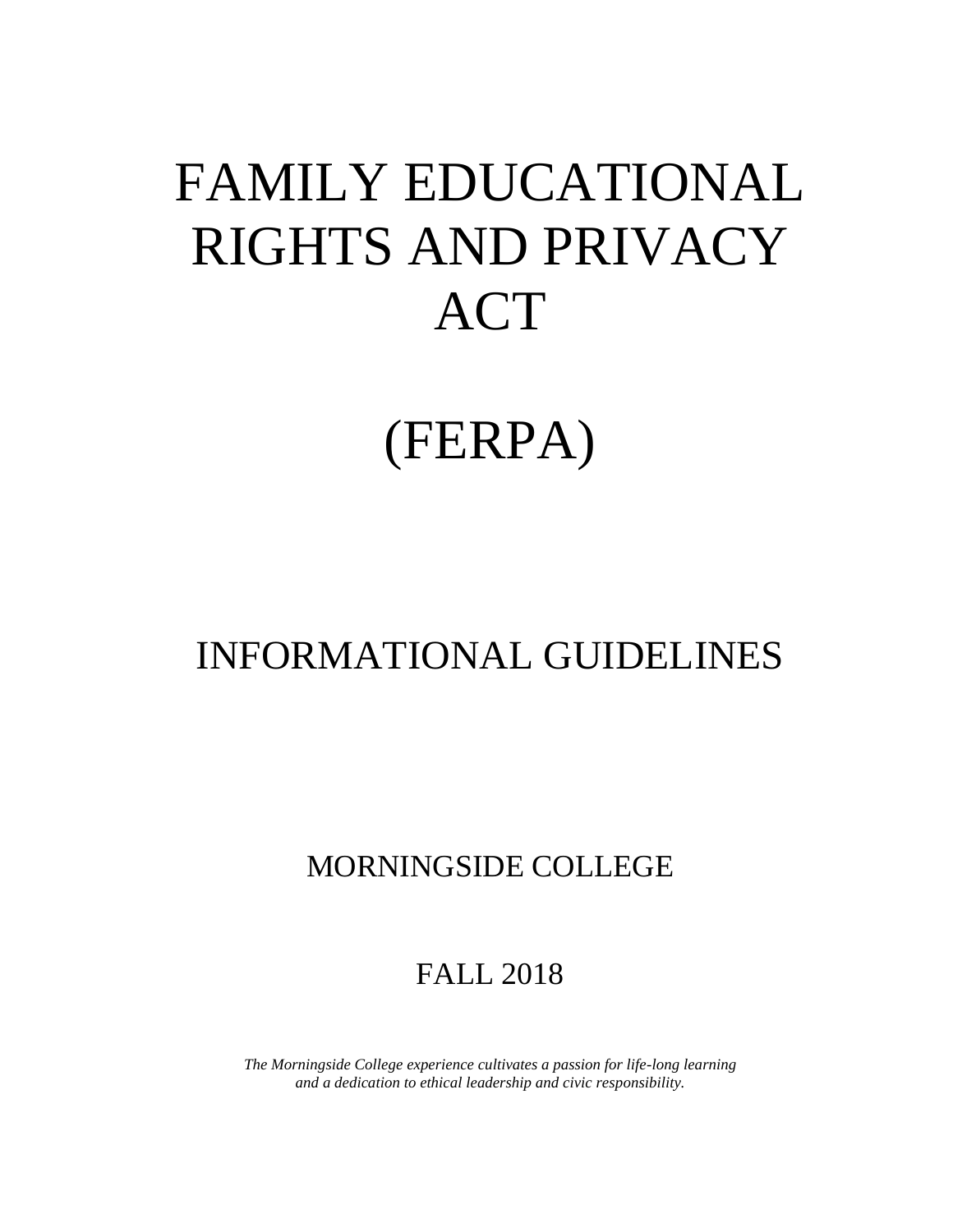The Family Education Rights and Privacy Act of 1974, as amended (FERPA), also known as the Buckley Amendment, is a federal law, which affords students certain rights with respect to their education records. Specifically, it affords students the rights to:

- Inspect and review their education records;
- Request the amendment of inaccurate or misleading records and request a hearing if the request to amend is denied;
- Consent to disclosure of personally identifiable information contained in their education records;
- File a complaint with the U.S. Department of Education concerning an alleged failure by the institution to comply with the law.

#### **THE ESSENCE OF THE ACT**

College students must be permitted to inspect their own education records. School officials may not disclose personally identifiable information about students nor permit inspection of their records without their written permission unless such action is covered by certain exceptions permitted by the Act. Students who have ceased attendance or who have graduated from an institution have the same FERPA rights as students currently attending.

As the methods of delivering education to students changes, this does not mean that the FERPA rules change. We must be fully in compliance with FERPA no matter how education is delivered to students or where these students are located to receive their education.

#### **DEFINITIONS**

**DIRECTORY INFORMATION**—Directory information is information contained in an education record of a student which would not generally be considered as harmful or an invasion of privacy if disclosed. Morningside College has designated directory information to be the following:

- Name
- Local and permanent addresses
- Telephone number(s)
- E-mail address
- Date and place of birth
- Major or field(s) of study
- Dates of attendance
- Grade level
- Enrollment status (FT/PT; undergraduate/graduate)
- Degrees, awards, and honors received and dates
- Expected date of completion of degree requirements and graduation
- Participation in officially recognized activities and sports
- Weight and height of members of athletic teams
- Most recent educational institution attended
- Photograph

**Student identification numbers or social security numbers, race/ethnicity, gender, citizenship, nationality, and religion cannot be designated as directory information.**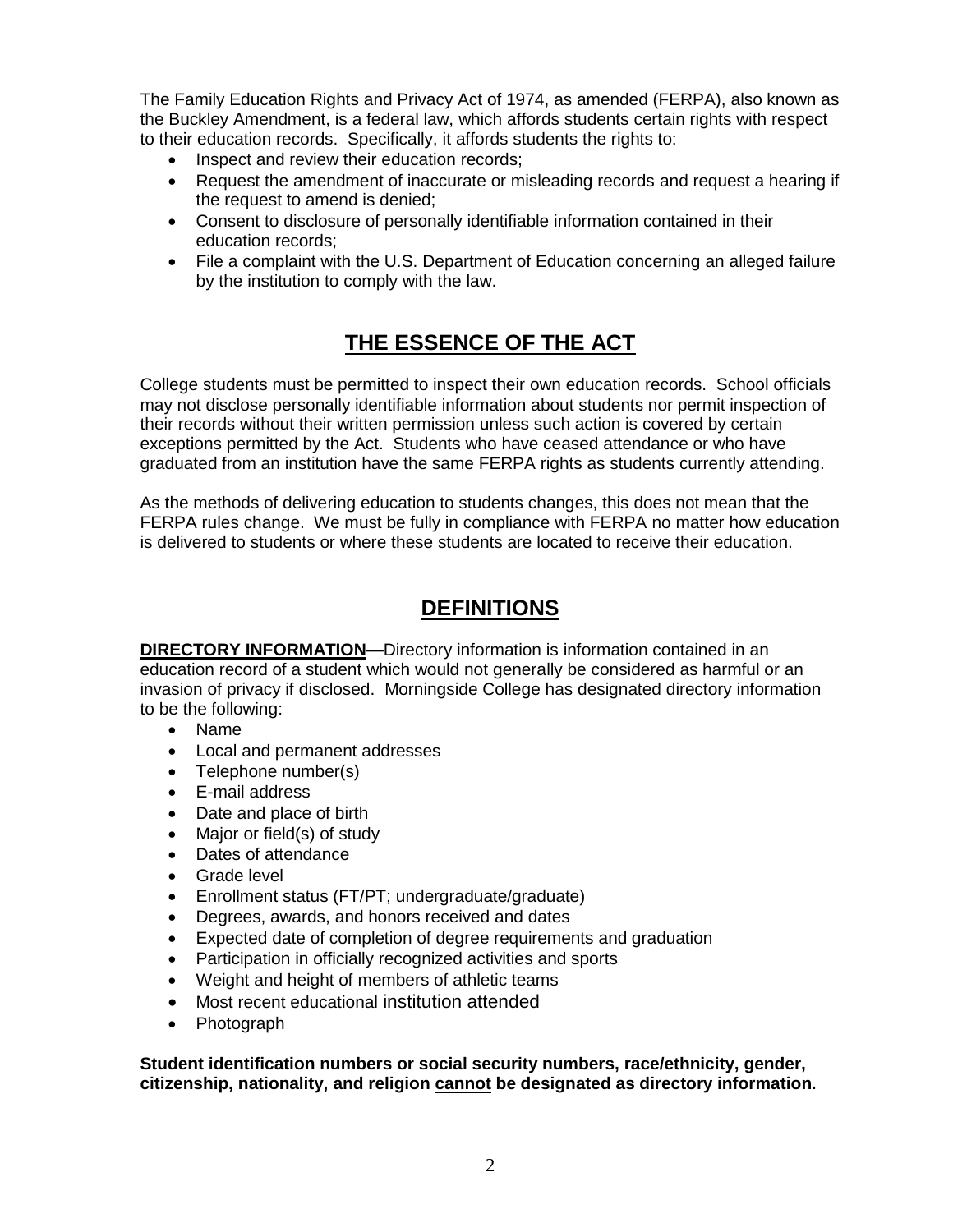**EDUCATION RECORD**—Student education records are records, files, documents, and other materials that contain information directly related to a student and maintained by the college or someone acting for the college. These records include: files, documents, and materials in whatever medium (handwriting, print, tapes, disks, film, microfilm, microfiche), which contain information directly related to students and from which students can be personally (individually) identified.

Education records are NOT:

- Records kept by college employees which are in the sole possession of the maker and are not accessible or revealed to any other person except a temporary substitute;
- Employment records unless the employment records are contingent on the fact that the employee is a student (work-study);
- Records maintained by the law enforcement/security unit solely for law enforcement purposes;
- Application records of students not admitted to or not in attendance at the college;
- Records maintained by counseling or health services;
- Pastoral counseling records maintained by the college chaplain;
- Alumni records

**ELIGIBLE STUDENT**—FERPA applies to the education records of persons who are or have been in attendance, including students in cooperative, correspondence, or distance education programs. "In attendance" is defined by Morningside College as the day the student first attends a class at the institution.

**LEGITIMATE EDUCATIONAL INTEREST**—the demonstrated "need to know" by those officials of an institution who act in the student's educational interests, including faculty, administration, clerical and professional employees, and other persons, including student employees or agents, who manage student information. A legitimate educational interest exists if the school official needs to view the education record to fulfill his or her professional responsibility. Neither curiosity nor personal interest is a legitimate educational "need to know".

**PERSONALLY IDENTIFIABLE**—data or information, which includes, but is not limited to:

- The name of the student, the student's parents, or other family members;
- The campus or home address of the student or the student's family's address;
- A personal identifier such as a social security number or student number;
- A list of personal characteristics or other information which would make the student's identity easily traceable

**SCHOOL OFFICIAL—a** person employed by the institution in an administrative, supervisory, academic, research, or support staff position; a person or company with whom the institution has contracted (i.e., an auditor, attorney or collection agency); contractors, volunteers, and other non-employees performing institutional services and functions; a person serving on the Board of Trustees; a student serving on an official committee or assisting another school official in performing his/her task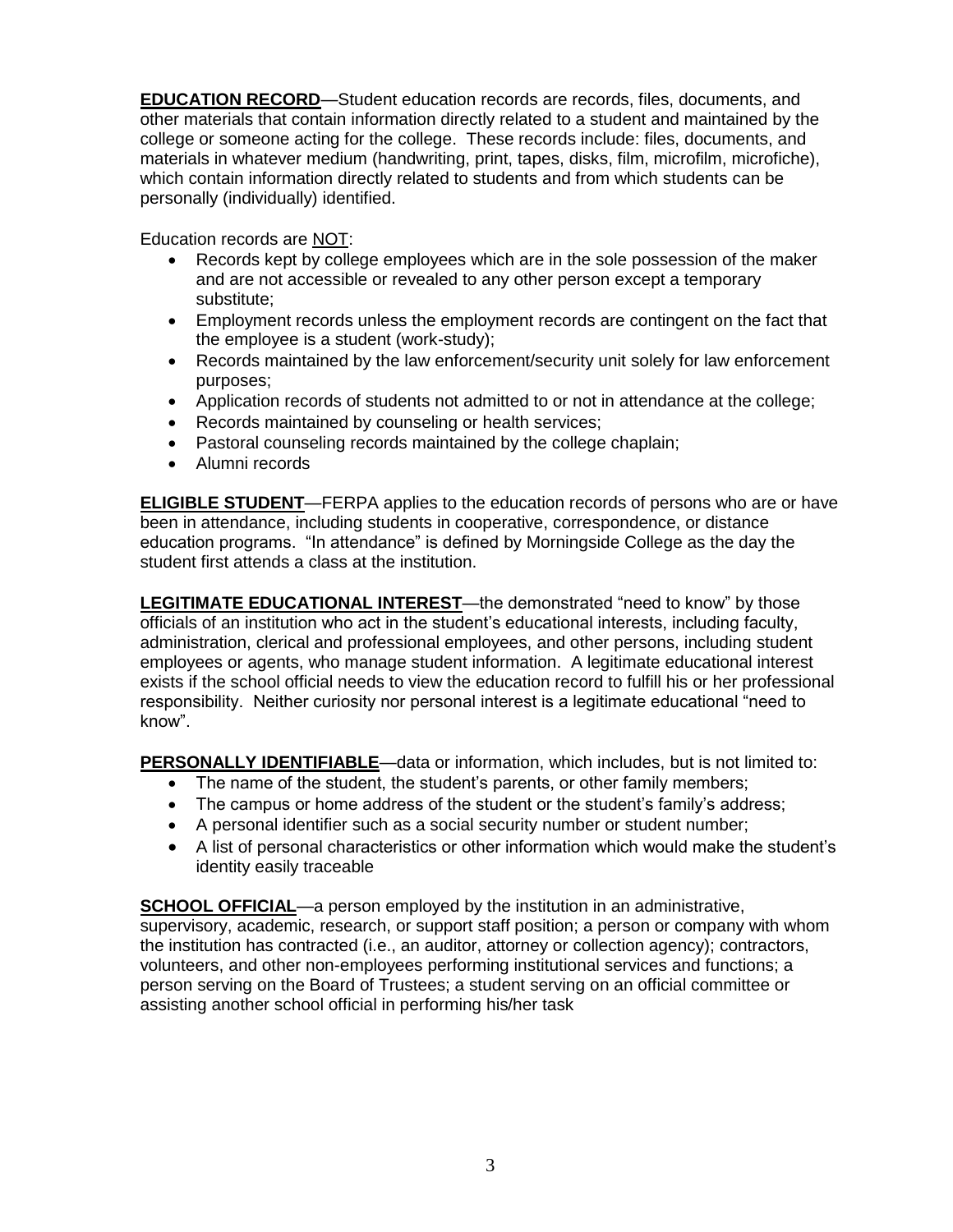**SOLE POSSESSION RECORD**—record that is kept in the sole possession of the maker and used only as a personal memory aid, and is not accessible or revealed to any other person except a temporary substitute of the maker of the record. Any record that is made in conjunction with a student or other school official is not a sole possession record. If a school official places his or her notes in a file to which other school officials, or the student, have access, or if the notes were prepared with the assistance or participation of others (interview notes), the notes could be considered "made accessible to" other persons and therefore would be considered "education records" subject to FERPA. BEST ADVICE: IF YOU DON'T WANT IT REVIEWED, DON'T WRITE IT DOWN."

#### **TYPES OF EDUCATION RECORDS**

Following is a list of types of education records available on the Morningside College campus:

- Academic records
- Academic dishonesty records
- Admission records
- Disciplinary and student conduct records
- Financial records
- Learning disability records
- Progress and advising records

Institutional law enforcement and medical treatment records should always be kept separate from education records. Such separation of records not only further protects the privacy of the student's education record, but facilitates timely and appropriate access to personal and sensitive information by authorized school officials.

#### **LIMITATIONS ON STUDENTS' RIGHTS TO INSPECT AND REVIEW THEIR EDUCATION RECORDS**

Limitations exist on students' rights to inspect and review their education records. The institution is not required to permit students to inspect and review the following:

- Financial information submitted by parents
- Confidential letters and recommendations placed in their files after January 1, 1975, to which the student has waived his or her right to inspect and review and that are related to the student's admission, application for employment or job placement, or receipt of honors
- Education records containing information about more than one student; however, in such cases the institution must permit access to that part of the record which pertains only to the inquiring student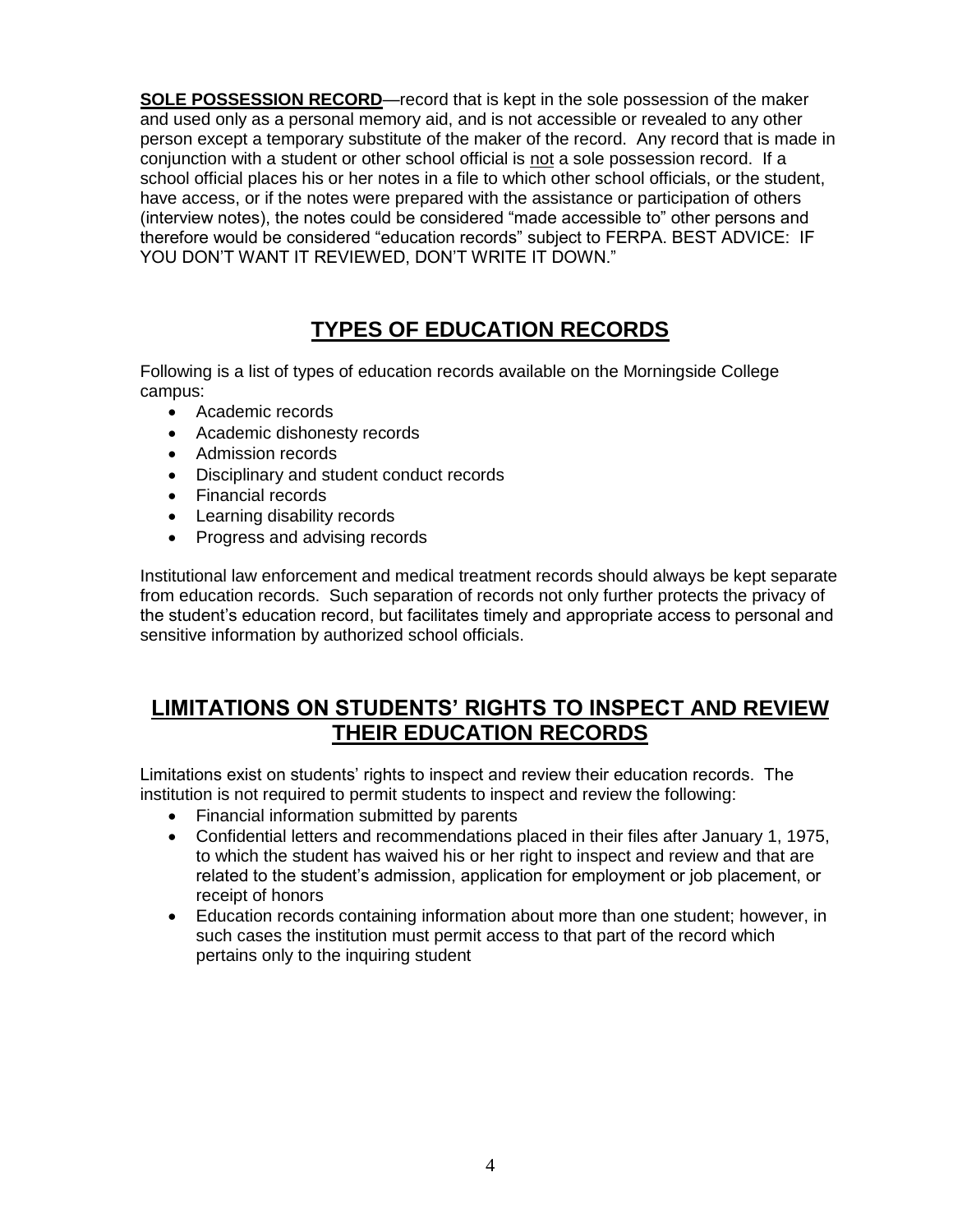#### **RELEASE OF DIRECTORY INFORMATION**

The release of directory information to any group for publications such as student directories, award ceremonies, yearbooks, etc. is subject to FERPA restrictions. Any group seeking to publish a student directory or program at an institution that chooses to release directory information must do so through a supervising school official or office. It must give students who wish to be excluded from the listing the opportunity to notify the group within an appropriate timeframe prior to publication.

#### **STUDENT'S RIGHT OF NON-DISCLOSURE**

- A student has the right to request non-disclosure of directory information only.
- Institutions must honor a non-disclosure request for directory information.
- The non-disclosure hold remains in effect for an academic year or until the student directs the institution to remove it. This remains true even after the student has ceased attendance at the institution. For information on graduating seniors, see below.

Students have the right, while enrolled, to prevent directory information from being released. In order to maintain directory information as confidential, a student must sign a non-release form in the Registrar's Office by the end of the first week of the semester. This release restriction is effective for one academic year only and must be renewed each year. If a student requests non-disclosure of directory information in his or her last term of attendance, that request will be honored until the student requests its removal.

A student should carefully consider the consequences of a decision to withhold directory information, as future requests for such information from other schools, loan or insurance companies, prospective employers or other persons or organizations will be refused as long as the request for non-disclosure is in effect.

Students may indicate on CampusWeb that they would like non-disclosure of directory information, and all college personnel should honor this request. However, official notification of non-disclosure must still be made in writing at the Registrar's Office.

#### **THE SOLOMON AMENDMENT**

Under the Solomon Amendment, institutions are required to provide directory-type information on students, at least 17 years of age who are registered for at least one credit, upon request from representatives of the Department of Defense for military recruiting purposes. This information, referred to as "student recruitment information," includes: student name, addresses, telephone listings, age or year of birth, place of birth, level of education or degrees received, academic major, and the most recent previous educational institution in which the student was enrolled. If the student has formally requested the school to withhold directory information to third parties under FERPA rules, then the "student recruitment information" will not be released under the Solomon Amendment.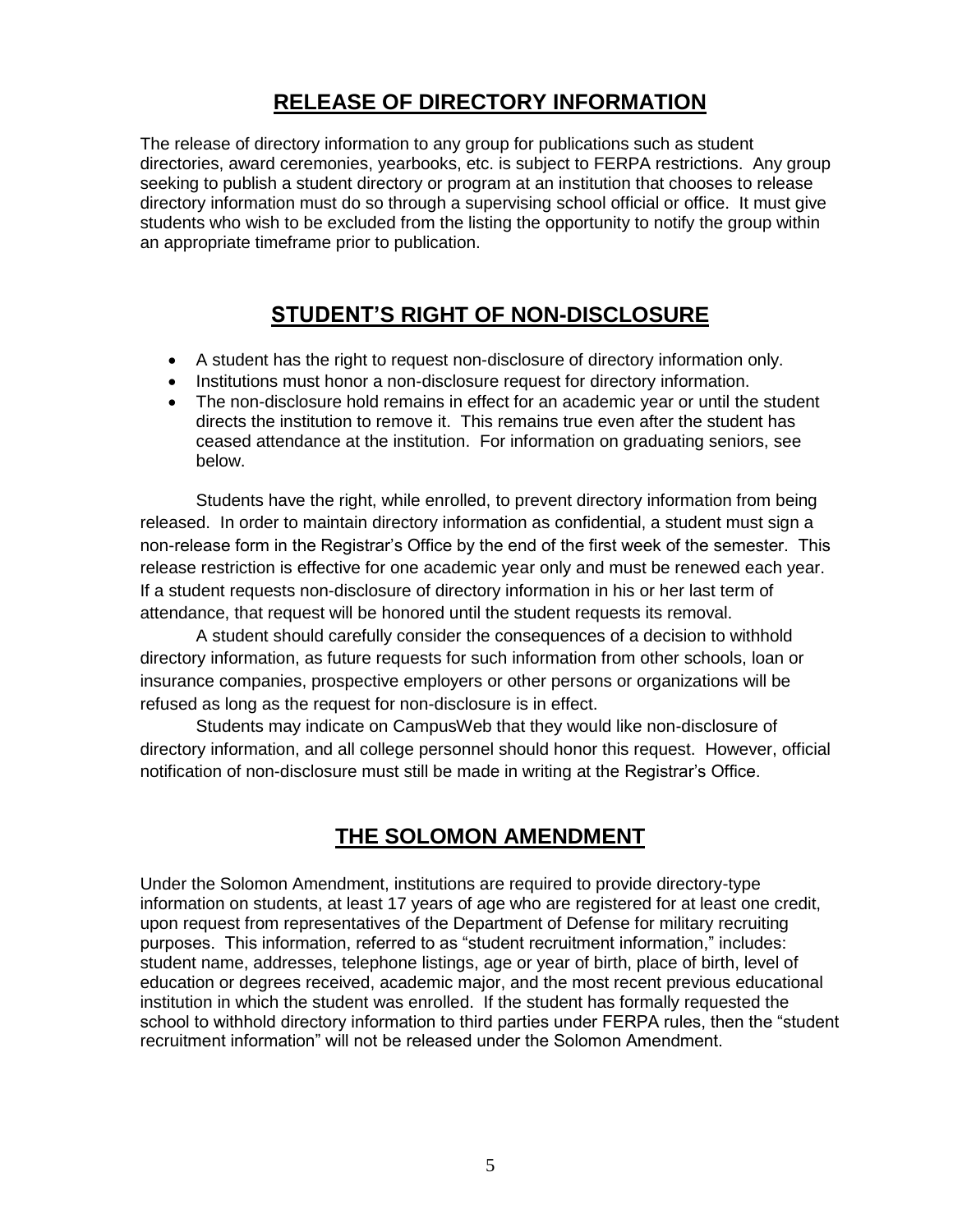#### **EMERGENCY SITUATIONS**

If non-directory information is needed to resolve a crisis or emergency situation, an educational institution may release that information if the institution determines that the information is "necessary to protect the health or safety of the student or other individuals". This includes releasing information to school officials at another institution. A record must be made of the disclosure. Factors to be considered or questions to be asked in making a decision to release such information in these situations are:

- The severity of the threat to the health or safety of those involved
- The need for the information
- The time required to deal with the emergency
- The ability of the parties to whom the information is to be given to deal with the emergency

The institution may want to develop some procedures that balance the student's privacy with the emergency situation. For example, rather than releasing a student's schedule to a third party, a representative of the college could deliver an emergency message to the student and the student could respond accordingly.

#### **PARENTS**

One of the main emphases of FERPA is that personally identifiable information in an education record may not be released without prior written consent from the student. However, the Act does provide exceptions to this consent requirement, which allow institutions to disclose personally identifiable information from a student's education record without prior written consent. There is an exception to release non-directory information to parents under certain conditions. Records/information may be released to parents only if one of the following conditions has been met:

- Through the written consent of the student (Forms are available in Student Services or the Registrar's Office.)
- In compliance with a subpoena
- By submission of evidence that the parent declared the student as a dependent on the most recent federal income tax form
- A student, under the age of 21, has violated a federal, state, local or institutional law/policy related to the use of alcohol or a controlled substance. This disclosure can be made regardless of whether or not the student is financially dependent.

#### **DISCIPLINARY ACTION**

An education agency or institution may include information in a student's education records concerning disciplinary action taken against the student for conduct that posed a significant risk to the safety and well being of that student, other students, or other members of the school community. An institution may disclose, without prior consent, information contained in a student's education record concerning disciplinary action taken against the student, described above, to teachers and school officials who have legitimate educational interests in the behavior of the student. FERPA has been amended to allow this type of disclosure to teachers and officials in other schools who have legitimate educational interests in the behavior of the student. This means that institutions may disclose, without the student's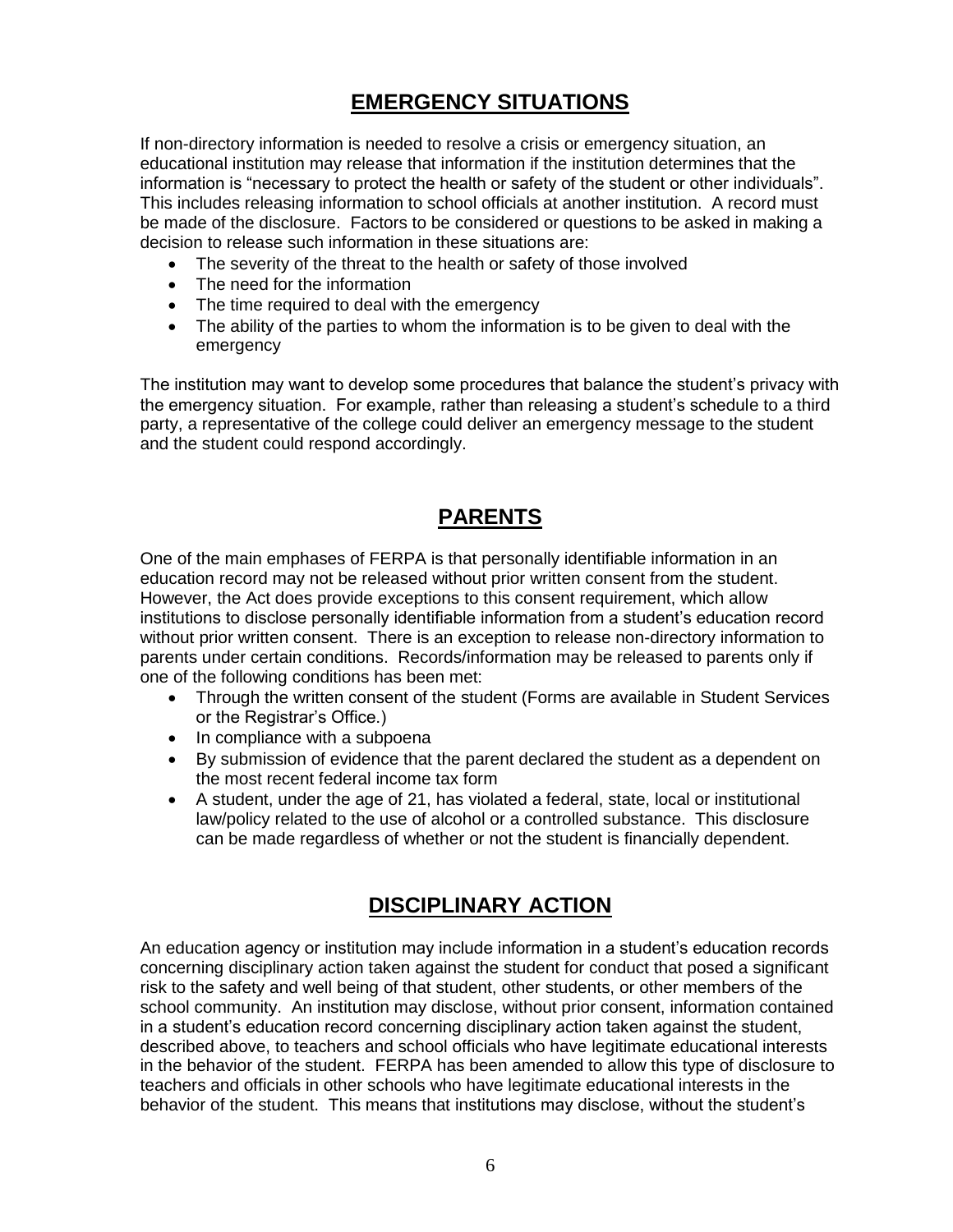prior written consent, information about certain disciplinary actions taken against the student to other institutions, regardless of level, and that the student does not have to be either (1) in attendance at the other institution or (2) seeking or intending to enroll at another institution.

In addition, the institution may disclose to the public, without written consent of the student, the final results of an institutional disciplinary proceeding if it has been determined that the student was the alleged perpetrator of a crime of violence or non-forcible sex offense. The final results must include only the name of the student, the violation committed, and any sanction imposed by the institution against the student.

#### **ADMISSION FILES**

Student admission files for any admitted students should be reviewed in order to remove any items which have fulfilled their admission-related purpose and will no longer be required in the student's academic career. Although an institution can decide which records to keep and which to destroy, each institution should establish a regular process to accomplish this task. One category of items, which should be considered for removal, is notes written by admission counselors during the admission process and any voting records found in students' files on which a decision of admission has been based. The information, if not removed from a student's file, becomes a part of the student's education record and can be reviewed by the student.

#### **RECORDS OF NON-ADMITTED STUDENTS**

Persons who applied for admission but were not accepted have no rights under FERPA. Admitted students are covered by FERPA once they have enrolled at the institution. Individuals who are denied admission are not entitled by FERPA to have access to materials relating to the denied application.

#### **SUBPOENA**

According to regulations, non-directory, personally identifiable information from education records can be released to comply with a judicial order or lawfully issued subpoena provided that the institution makes a reasonable effort to notify the student of the order or subpoena in advance of compliance. Legislation modified the requirement of notifying students of the receipt of a subpoena. This legislation orders institution not to notify the student of the receipt of a federal grand jury subpoena, or any other subpoena issued for a law enforcement purpose, if specifically ordered not to do so in the subpoena. Furthermore, if an institution initiated legal action against a student, or vice versa, no subpoena for the relevant education records of a student would be required for the institution to either proceed with legal action as plaintiff or defend itself.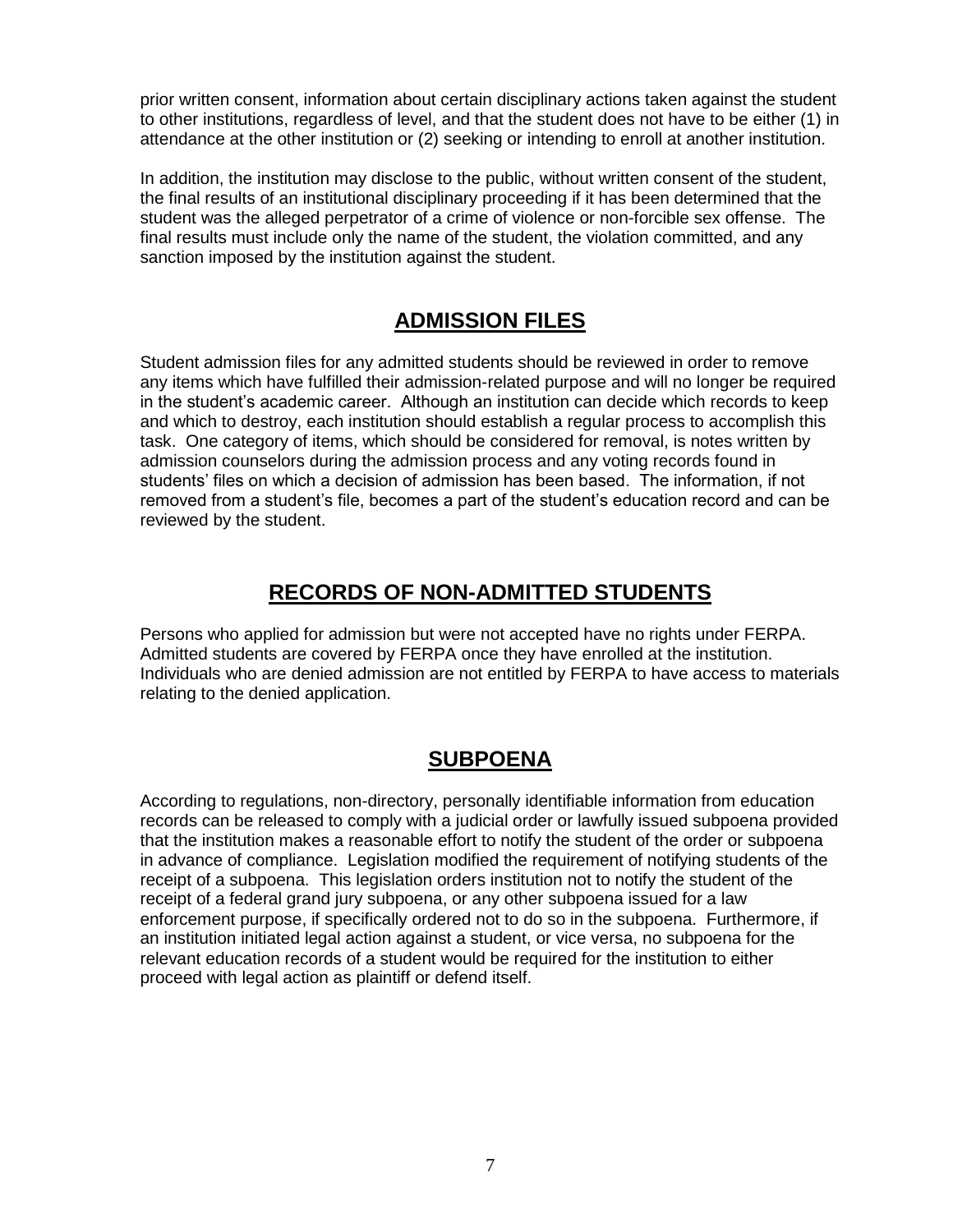#### **LETTERS OF RECOMMENDATION**

Statements made by a person making a recommendation that are made from that person's personal observation or knowledge do not require a written release from the student who is the subject of the recommendation. However, if personally identifiable information (nondirectory information) obtained from a student's education record is included in a letter of recommendation (grades, gpa, etc.), the writer is required to obtain a signed release from the student which: 1) specifies the records that may be disclosed; 2) states the purpose of the disclosure, and; 3) identifies the party or class of parties to whom the disclosure can be made. If kept on file by the person writing the recommendation, the letter would be part of the student's education record and the student has the right to read it unless he or she has waived the right to access.

#### **INFORMATION RELATED TO OFFICES, CLASSES, AND GRADES**

The public posting of grades, either by the student's name, institutional student identification number, or social security number, without the student's written permission is a violation of FERPA. This includes the posting of grades to a class/institutional website and applies to any public posting of grades for students taking distance education courses. Instructors and others who insist on posting grades should use a system that ensures that FERPA requirements are met. This can be accomplished either by using code words or randomly assigned numbers that only the instructor and individual student know. The order of posting should not be alphabetic.

Notification of grades via e-mail is slightly more secure than sending grades on a postcard via USPS. However, there is no guarantee of confidentiality in transmitting information electronically via campus e-mail or through the Internet. Faculty who wish to send grades to students via e-mail need to understand that if there is an unauthorized release of grades to someone who is not a school official, the institution would be in violation of FERPA if the student whose grades were illegally disclosed filed a complaint.

Faculty who utilize electronic teaching tools may wish to share students' e-mail addresses or other personally identifiable information with others in the same class. This is permissible as long as: 1) the institution has identified e-mail addresses as directory information; 2) the students have had an opportunity to request that their e-mail addresses not be disclosed, and; 3) the faculty member does not share the e-mail address of any student who has requested non-disclosure.

#### **GUIDELINES**

- Grades, transcripts, or degree audits distributed for purposes of advisement should not be placed in plain view in offices or public places.
- Graded papers or tests should not be left unattended on a desk in plain view in a public area nor should students sort through them in order to retrieve their own work.
- Class rosters, grade sheets, and other reports should be handled in a confidential manner, and information contained on them should not be disclosed to third parties.
- Requests for information from the education record of a student should be referred to the proper education record custodian.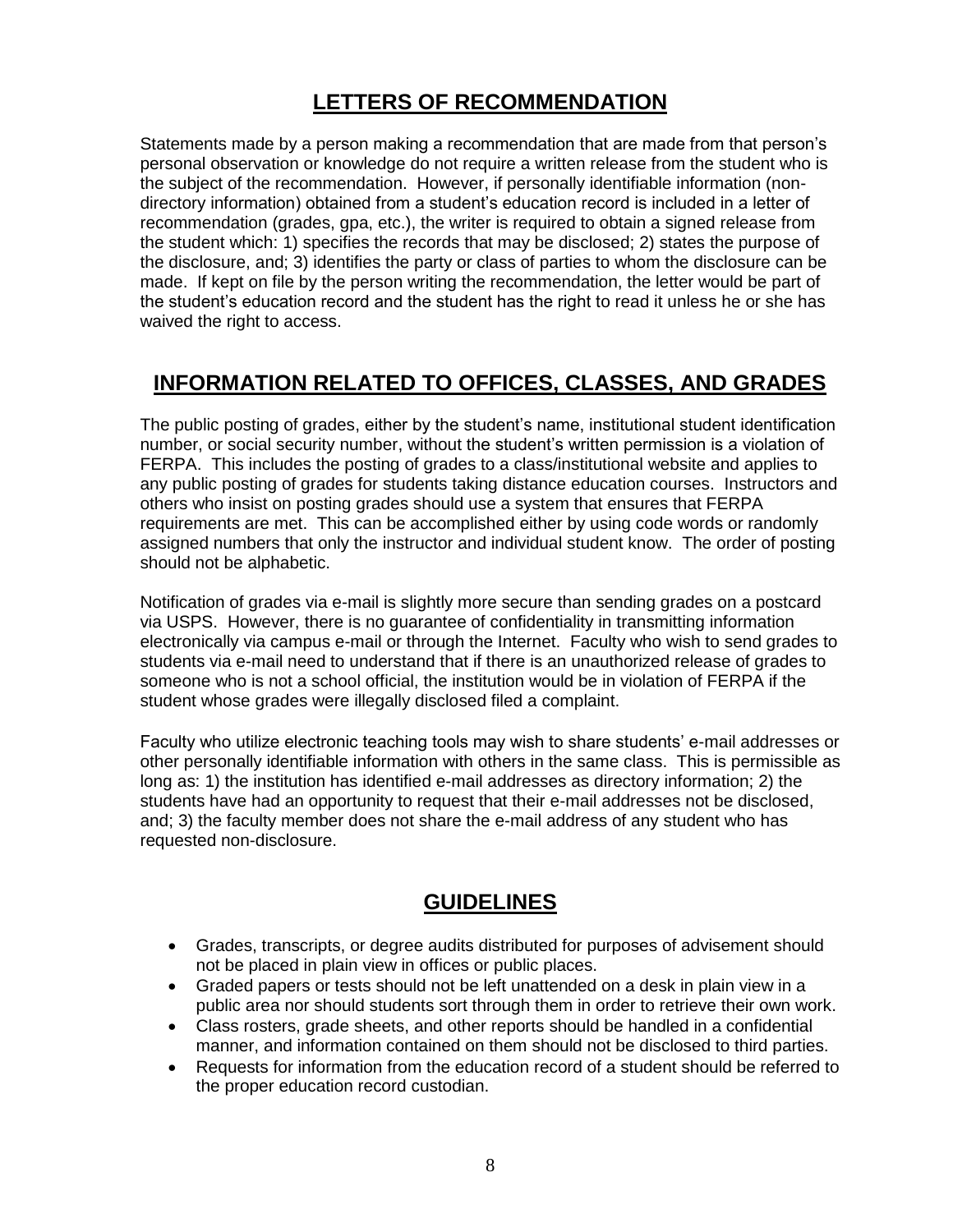- Keep only those individual student records necessary for the fulfillment of your responsibilities. Private notes concerning a student and intended for your use only are not part of the student's education record.
- Keep any personal professional records relating to individual students separate from their education records. Private records of instructional, supervisory, and administrative personnel and ancillary education personnel are to be kept in the sole possession of the maker and are not to be accessible or revealed to any other person, except a substitute.
- Change factual information regarding grades and performance in an education record when the student is able to provide valid documentation that information is inaccurate or misleading. The substantive judgment of a faculty member about a student's work, expressed in grades and/or evaluations, is not within the purview of students' right to challenge their education record.
- DO NOT display student scores or grades publicly in association with names, social security number, student identification numbers, or other personal identifiers. If scores or grades are posted, use some code known only to you and the individual student. In no case should the list be posted in alphabetic sequence by student name.
- DO NOT put papers, graded exams books, or lab reports containing student names and grades in publicly accessible places. Students are not to have access to the scores and grades of others in class in ways that allow other students to be identified.
- DO NOT request information from the education record custodian without a legitimate educational interest and the appropriate authority to do so.
- DO NOT share student educational record information, including grades and grade point averages, with faculty or staff members of the institution unless their official responsibilities identify their legitimate educational interest in that information for that student.
- DO NOT share information from student education records, including grades or grade point averages, with parents or others outside the institution, including letters of recommendation, without written permission from the student.

\*\*IF YOU RECEIVE AN INQUIRY ABOUT A STUDENT, EVEN IF THE INQUIRY IS FROM A PARENT, FORWARD THE INQUIRY TO THE REGISTRAR'S OFFICE OR THE ACADEMIC DEAN.\*\*

#### WHEN IN DOUBT, DON'T GIVE IT OUT!

For additional information contact the Registrar's Office.

The source for the above information was *The AACRAO 2012 FERPA Guide.*